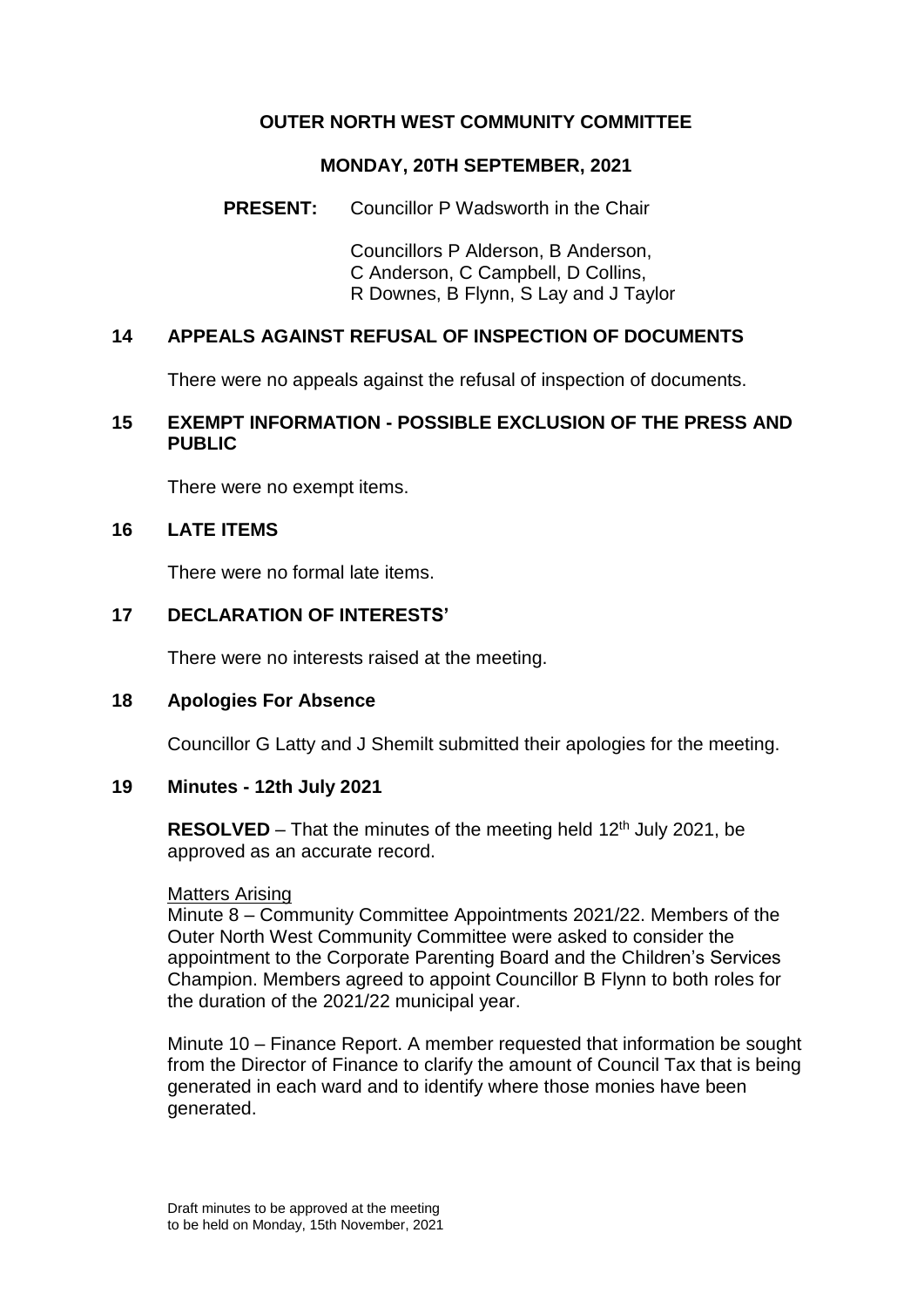Minute 12 – Any Other Business. A member relayed his concerns regarding the way in which the Equality Act 2010 is recorded in reports and more broadly, an officer's understanding of protected characteristics.

# **20 Open Forum**

On this occasion no submissions had been received from members of the public.

# **21 Library Service Update Report**

The Chief Officer (Community Hubs) submitted a report that provided an overview of the activity of Leeds Libraries during the past 18 months and outlined the key priorities for the service as part of our Service Recovery Strategy.

The following were in attendance:

- o Andrea Ellison, Chief Librarian
- o Kate Midwood, Senior Librarian

The Chief Librarian introduced the report, providing a brief overview of the key messages within the report, including the changes to the structure of the service and innovative projects and schemes that have taken place throughout and beyond the pandemic, as well as the priorities for the service over the coming year. Members were also advised that it is intended for each of the Community Committees to receive a future report with more detail of activity in each ward.

In response to Member's questions, the following information was confirmed:

- There are no existing plans for the ballroom at Horsforth Hall Library. Although, it was acknowledged that significant work has been undertaken to improve the infrastructure and Community Hub colleagues are in the process of ensuring all spaces are bookable to hire out to private groups.
- In relation to the Leeds Story Busses, a suggestion was made for a bus to attend the Horsforth Gala. It was confirmed that efforts will be made to ensure events across the city are well attended.
- There has been a significant number of new service users at Guiseley Library following the move into the Leisure Centre. However, it was noted that many regulars have since moved to Yeadon Library primarily for accessibility reasons.

**RESOLVED –** That the contents of the report, along with Members comments, be noted.

## **22 City Plan Engagement**

The Head of Locality Partnerships submitted a report that introduced a verbal update on the development of a City Plan for Leeds in the Outer North West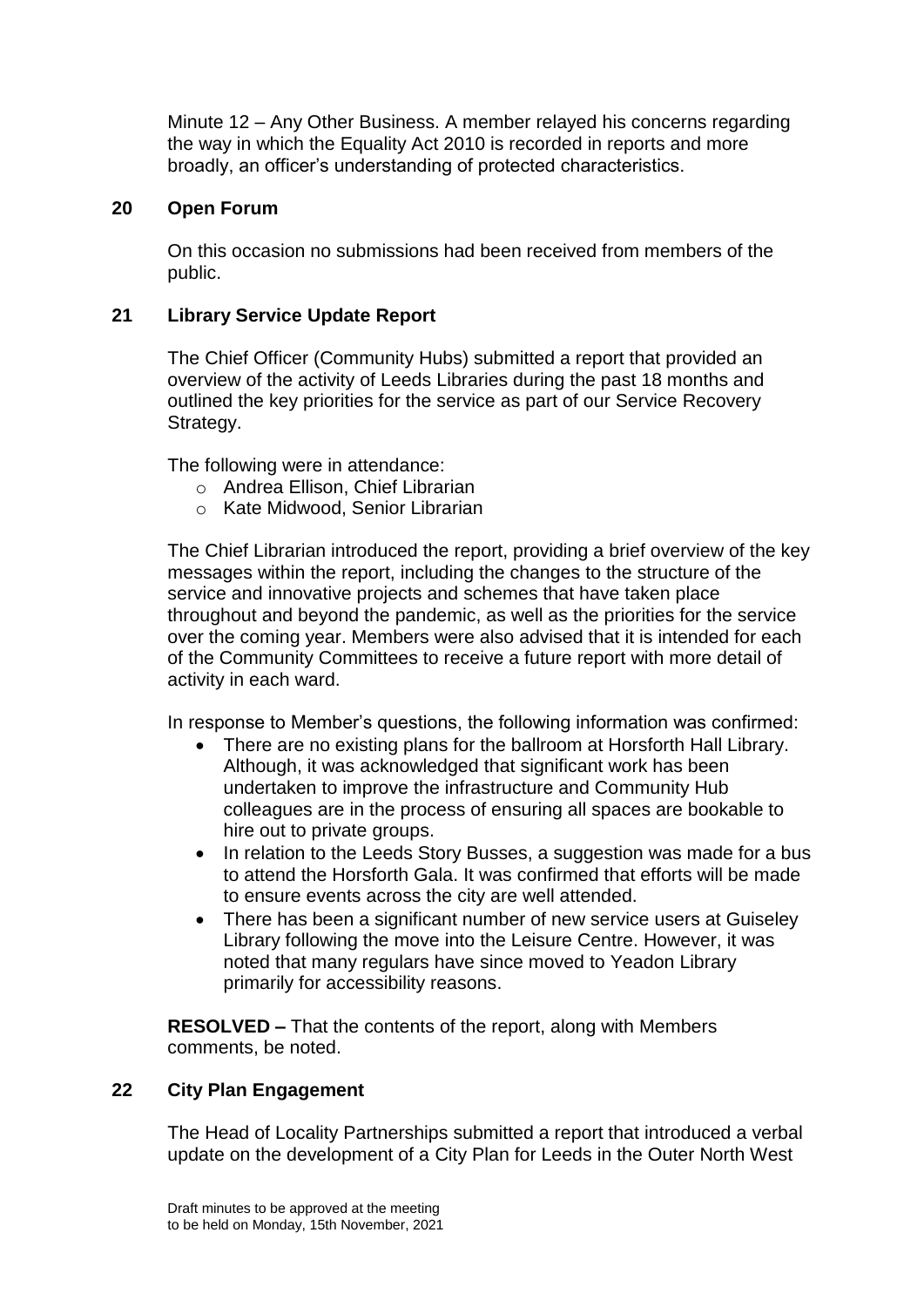Community Committee Area and an opportunity for input from elected members and residents to feed into the Plan.

Mike Eakins, Intelligence & Policy Manager gave a brief introduction to the context behind the development of a new City Plan, highlighting the significant changes since the last City Plan was launched ten years ago – locally, nationally, and globally.

The Policy Intelligence & Policy Manager set out some of the key ambitions and drivers that will shape the new plan, and then sought feedback from Members on their priorities for the Outer North West Community Committee area.

Members were requested to provide feedback on the following discussion questions:

- What are the big issues for Leeds now, and over the next ten years?
- What are the big issues for the Outer North West now, and over the next ten years?
- How can local communities play their part? What strengths can they draw upon?
- Does "Best City" still resonate? If not, what could it be replaced with?

Members emphasised the importance of ensuring Leeds implement strategic measurable outcomes to further understand the difference with life expectancy and improving child poverty. It was acknowledged that the main factors for child poverty in Leeds are diets, incomes, and expectations. Additionally, it was felt that poverty is a deterrent for young people not being able to achieve their goals; a member referred to London overcoming their problems with education attainment for inner city areas and suggested that Leeds use this as a model, to understand the areas where other core cities are doing well.

Members felt that the levels of deprivation have shown no improvement over the years, raising particular concern to the priority estates in outer areas. The Committee acknowledged that resources have reduced over the years and clarity was sought on resourcing implications and confirmation of where central monies are being spent. Additionally, it was acknowledged that there are various groups in the community that are able to put forward schemes to benefit people and would benefit from support from the council.

A member referred to the Children's Centre in Horsforth and explained this now has responsibility for other areas and has added pressure on resources and the abilities of staff; Members highlighted the need for additional Children's Centres to be developed to better support families and children.

Another big issue Members raised, is the need to address health inequalities by improving accessibility to services and ensuring homes in the public and private rented sector are up to standard, to mitigate health implications faced by children and adults due to housing disrepair.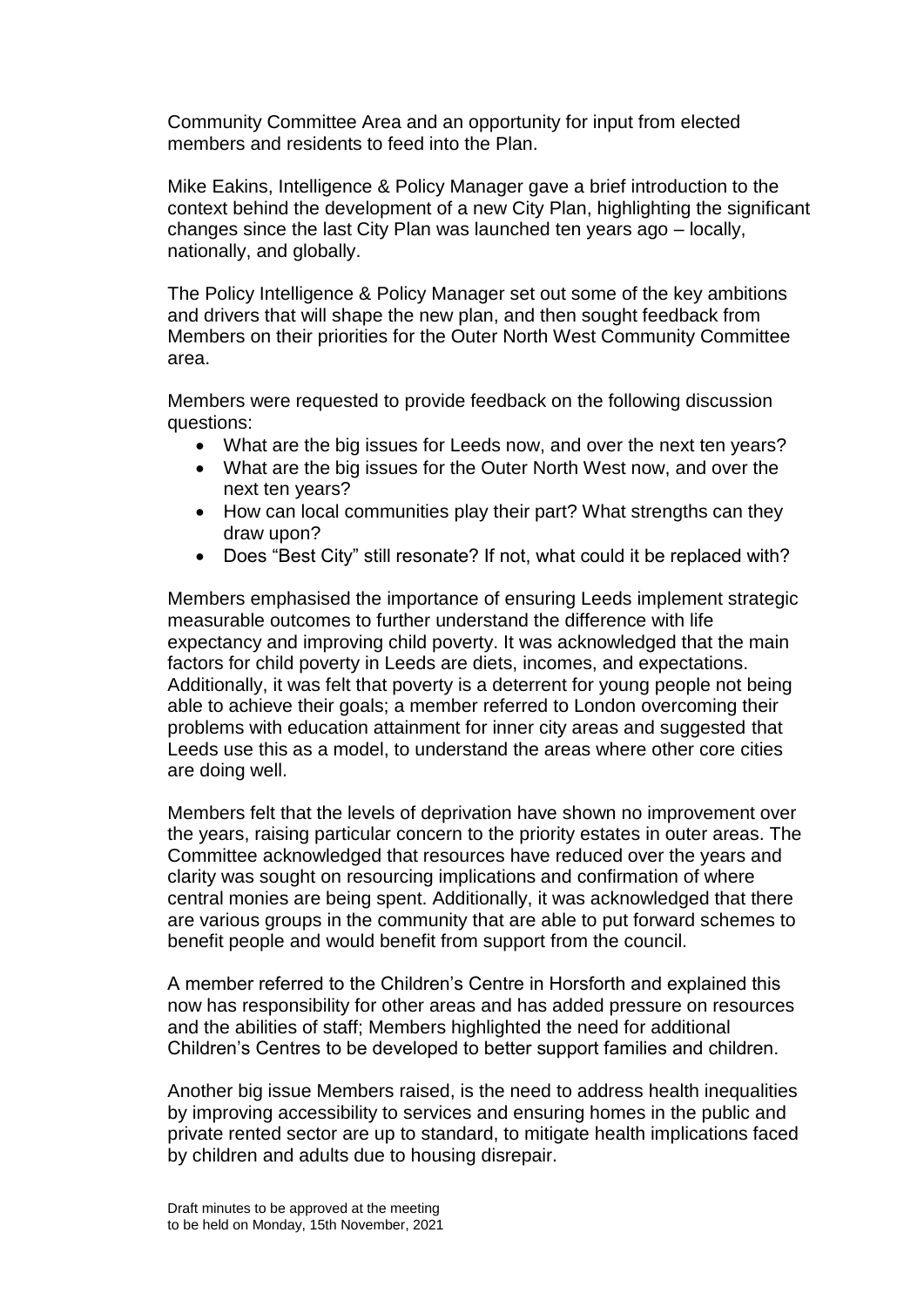**RESOLVED –** That the contents of the report and presentation, along with Member's comments, be noted.

(Councillor B Flynn and Councillor S Lay arrived during discussion of this item)

# **23 Outer North West Community Committee Finance Report**

The Head of Locality Partnerships submitted a report that provided the Community Committee with an update on the budget position for the Wellbeing Fund, Youth Activity Fund, Capital Budget, as well as the Community Infrastructure Levy (CIL) Budget for 2021/22.

|  |  | The projects set out in the report were discussed, and agreed as follows: |
|--|--|---------------------------------------------------------------------------|
|  |  |                                                                           |

| <b>Project Title</b>                                           | Wards                  | Amount<br>requested | Decision |
|----------------------------------------------------------------|------------------------|---------------------|----------|
| <b>Bins at Horsforth</b><br><b>Hall Park</b>                   | Horsforth              | £4,950              | Agreed   |
| <b>West Yorkshire</b><br>Police – Guiseley<br>football project | Guiseley and<br>Rawdon | £4,518              | Agreed   |
| <b>Youth Summit</b><br>2022                                    | All wards              | £1,500 (YAF)        | Agreed   |
| <b>Micklefield Park</b><br><b>Steps</b>                        | Guiseley and<br>Rawdon | £11,825 (CIL)       | Agreed   |

Members additionally agreed to reduce the approved allocation for the Horsforth Boules project. It was agreed that the allocation would now be £4,000 with £1,000 being returned to the Horsforth wellbeing balance.

Members received the following information:

- An update on the Wellbeing Fund. A full breakdown of projects was provided at Table 1 of the submitted report. The total revenue funding available to the Community Committee for 2021/22 is £149,789.60, with a remaining balance of £123,086.23;
- Delegated decisions since the last Community Committee. These were set out at paragraph 23 of the submitted report;
- An update of the Youth Activities Fund. The remaining balance for 2021/22 is £46,071.19;
- An update on the Small Grants and Skips 2021/22 budget. The remaining balance is £4,738;
- The Capital Budget for 2021/22 and an update on the remaining balance being £48,773;
- The CIL Budget 2021/22 and the remaining balance being £166,899.13;
- It was confirmed that moving forward, an appendix will be attached to the finance report with a breakdown of balances for parish and town councils;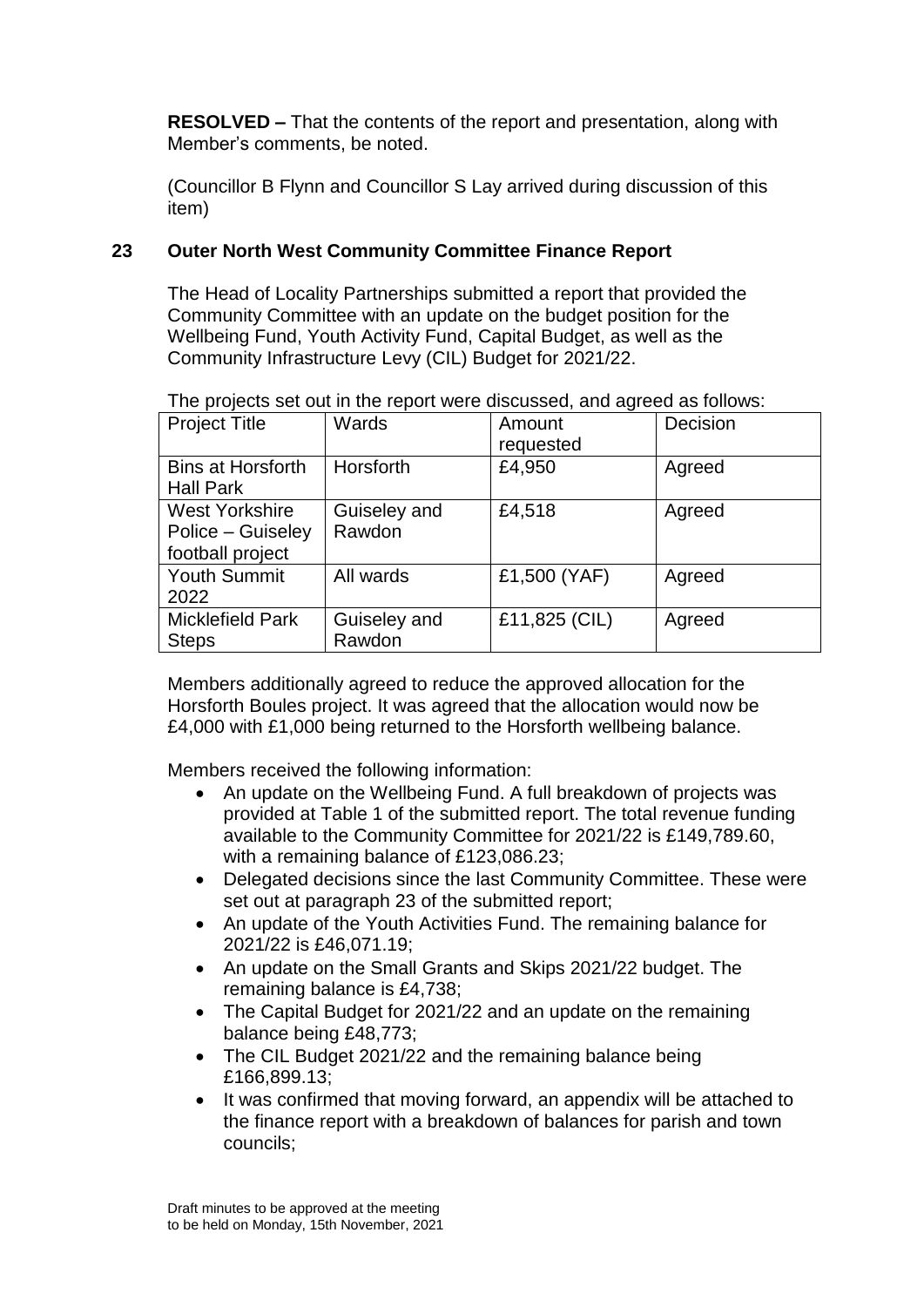Clarity was provided on the 5-year guidance rule for CIL receipts and the importance of documenting receipts.

Members queried the status of 2 projects not listed for consideration in the submitted report, projects in relation to a 'Fun Run' at Horsforth Hall Park and a Unity Day. It was noted that an update relating to those projects will be provided outside of the meeting.

Members relayed their concerns regarding the commitment for the council to release (COVID-19) emergency funding and it was requested that an update be provided on the financial position. In responding to a query regarding allocation, it was noted that Horsforth allocated 10k of their monies to Children's Centres.

## **RESOLVED** – To note / consider:

- a) The projects as set out in the table above
- b) Details of the Wellbeing Budget (Table 1)
- c) Details of projects approved via Delegated Decision
- d) Monitoring information of its funded projects
- e) Details of the Youth Activities Fund position (Table 2)
- f) Details of the Small Grants Budget (Table 3)
- g) Details of the Community Skills Budget (Table 4)
- h) Details of the Capital Budget (Table 5)
- i) Details of the Community Infrastructure Levy Budget (Table 6)

# **24 Outer North West Community Committee Update Report**

The report of the Head of Locality Partnerships brought to members' attention an update of work which the Communities Team is engaged in, based on priorities identified by the Community Committee. It also provided an opportunity for further questioning, or to request a more detailed report on a particular issue.

The report provided regular updates on some key activities between Community Committee meetings and functions delegated to Community Committees, Community Champion roles, community engagement, partnership and locality working.

Members highlighted key activities undertaken in terms of their role as Community Committee Champions, for their respective areas.

Members discussed the following key matters:

- Clarity on the role of Champions and receiving regular service updates. It was noted that the Executive Member for Communities is working on setting up regular Champion meetings.
- Clarity on a questionnaire circulated on behalf of the Chief Officer (Communities) regarding the future working arrangements of Community Committees and relevant sub-groups. Members shared a general view that the Outer North West Community Committee should be held in-person and requested that a meeting be set up to discuss